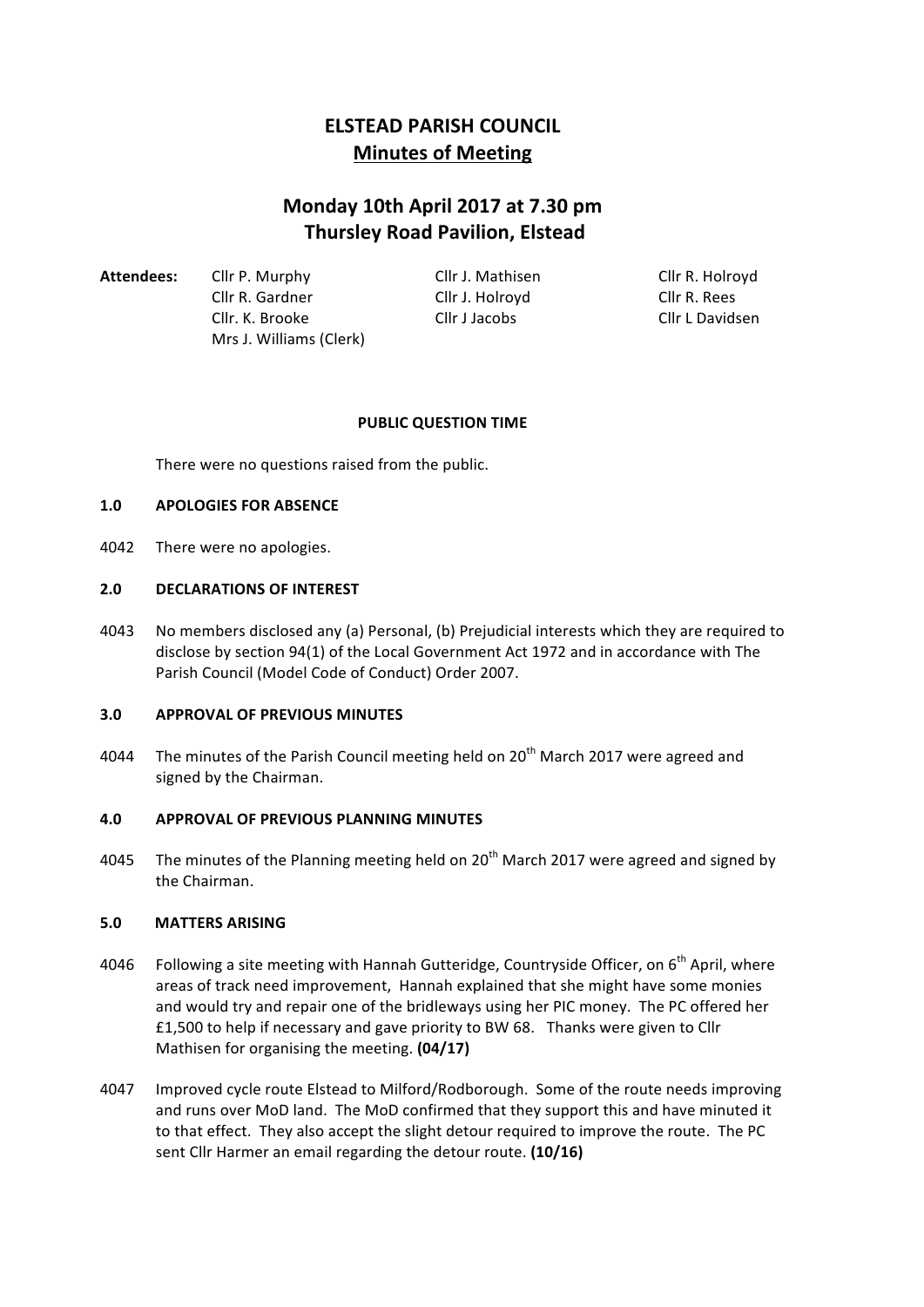- 4048 Closure of Footpath 64 SCC still considering what to do with this path. (04/17).
- 3125 Village Banner/logo Cllr Mathisen advised that he was hoping that the appropriate Neighbourhood Plan groups would consider whether an internet hub was needed for the village and whether a new village banner/logo was appropriate. (06/15)
- 4049 Flooding in Springfield there is still no action from SCC. An initial response was received from Framptons but they have still failed to answer the question as to whether the covering of the drain was authorised despite the Clerk chasing this several times. The **Clerk to write again. (04/17).**
- 3927 School Fruit Trees The PC is hopeful in finding more suitable sites for the planting of more of these school-grafted fruit trees around the village. (02/17).
- 4050 The condition of the track at the end of Hookley Lane needs improving. Hannah Gutteridge of SCC has been notified of the proposed work. Richard Knight has assessed the site. He proposed building up the centre and extending it so the path would be 2 metres wide and 70m in length. Rough estimate of the project is £2.5-£3k. Cllrs do not think that monies for this project can come from any external source so it will need to be funded from the 'special projects pot' in the budget. **Cllrs approved this in principle** subject to the final quotation. (04/17).
- 4051 There is considerable wear and tear on the Thursley Road football pitch. Work has been completed. The Clerk to pay the bill and then invoice the Sharks and the senior FC £500. Not all the funds have been transferred from WBC – The Clerk to follow up. (04/17).
- 4052 Cllr Murphy declared an interest in this item. Matt Lank has suggested that £1,500 be made available to fund improvements to the water supply for the cricket square. ECC to fund the remainder but may need to apply to the PC for some financial assistance. Not all the funds have been transferred from WBC – The Clerk to follow up. (04/17).
- 4053 Beacon View Road BT Phone Box Cllrs agreed in principle that they would be happy to buy it from BT for £1 and turn it into a community library following a suggestion from a parishioner. It will cost £20 a year to insure. The parishioner who originally suggested it is unable to manage the project at the moment. Following a public consultation the phone box is to remain in situ. After receiving information The Clerk to investigate whether the **phone box can be painted and repaired.** (04/17).
- 5054 Letter to Paul Wenham re 5, Anderson Place. The Clerk has subsequently written to Peter Cleveland asking for a copy of the final Enforcement report. The Clerk is still waiting for the report despite following this up. (04/17).
- 3829 Local EER Responses to be re-invigorated. (12/16)
- 3941 The Clerk to ensure the EER insurance is renewed in April. (02/17).
- 4055 Information that Witley PC was liable to pay £500k damages to a bus driver who was hit by a tree were shared. The Clerk contacted a tree surgeon to ask who has assessed the sites. Trees will be mapped and then marked with a colour coded system so it is easily identifiable which trees have been checked. The code could be: green = healthy, amber =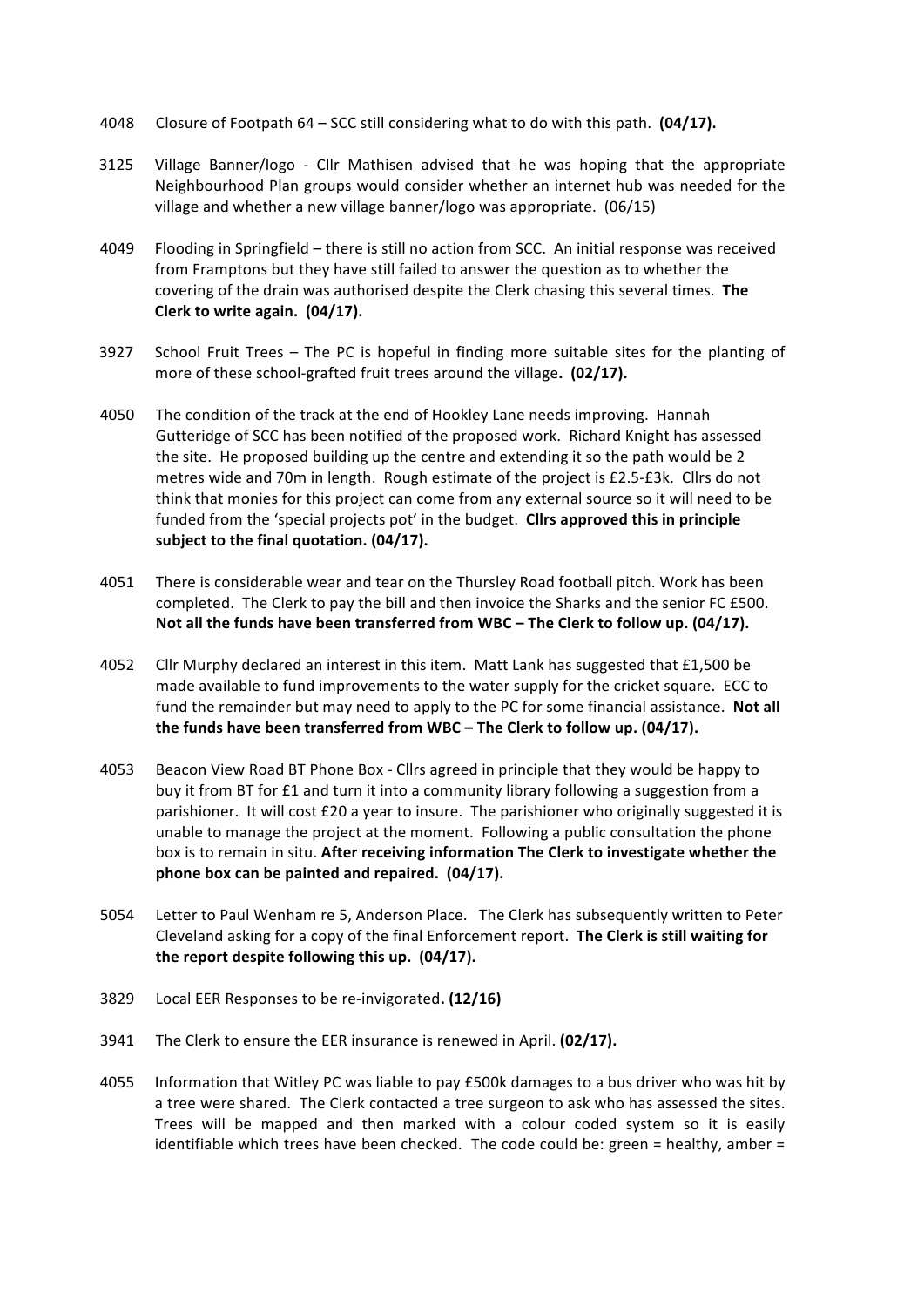keep an eye on and red = needing remedial work. The tree surgeon to provide a works **estimate for approval in the next meeting. (03/17).** 

- 4056 Cllrs questioned whether the VAS by the zebra crossing needed recalibrating. The VAS to be assessed in March/April. The zebra crossing has been repainted. (04/17).
- 4037 Dog waste: There are increased levels of dog waste and a bin is needed along Back Lane. The position of the bin to be determined by the PC. (03/17)
- 4057 Gullys: Overflowing gullys outside The Holt and outside The Woolpack. **The Clerk has** reported this to SCC. (04/17).
- 4058 Part 2 of the Local Plan is due in November. LLP1 to be examined in June. If the PC wishes to comment on the following issues raised it must do so by  $5<sup>th</sup>$  May. A draft letter to be written and circulated to cllrs within the week. (04/17).
	- (i) Green Belt. Ensure the land to the NE of Elstead identified in the consultants GB review remains in the GB.
	- (ii) Site assessment. Highlight the PC is assessing sites as part of NHP process. Explain that the PC agrees with WBC on the removal of the settlement area from GB.
	- (iii) Agree that adjustments to the GB should be made in LPP2.
- 4059 The clerk explained that it would be beneficial to have online visibility so that payments could be checked easily rather than having to go into branch. No payments would be made online. The Clerk and Cllr Murphy to have online access to the bank account. A **meeting has been arranged with the bank for 24<sup>th</sup> April to set this up. (04/17).**
- 4060 Fallen floodlight at Burford Rec: A floodlight toppled over w/c  $24^{th}$  February. The PC again expressed its' disappointment and concern that the light is still lying on the ground with insufficient safety fencing around it. The Clerk to write to the Sharks asking for its' **removal within a week and also to have written confirmation that appropriate insurance** arrangements are in place otherwise the lights will have to be dismantled. (04/17).
- 4061 Possible closure of the Hyper Acute Stroke Unit at Guildford. The Rt Hon J. Hunt MP has brokered a private meeting with key medical stakeholders on  $21^{st}$  April. The main concern is the effect that the ambulance response time will have on potential patients. Anyone wishing to raise anything specific can do so by contacting Cllr J. Else. (04/17).
- 4062 Weyburn Works update

(i) The second application was approved at The Joint Planning Committee on  $28<sup>th</sup>$ March. Dawn Davidsen and Cllr Murphy both spoke at the Joint Planning Committee as did Cllr D. Else. Dawn was thanked for her hard work in pulling all the information together. Some other items might be added to the conditions of approval. The main issue is the s106 agreement which sees £250k being allocated to Chandler School and nothing to support Elstead Primary School or leisure facilities within the village. Cllr Murphy has arranged a meeting with the school to discuss this on  $25<sup>th</sup>$  April and Cllr Harmer and John Baldwin (Chair of Governors) to attend. 

(ii) The Weyburn Appeal Decision: The Clerk has sent a letter regarding the s106 agreement to WBC copying Rt Hon J Hunt. (04/17).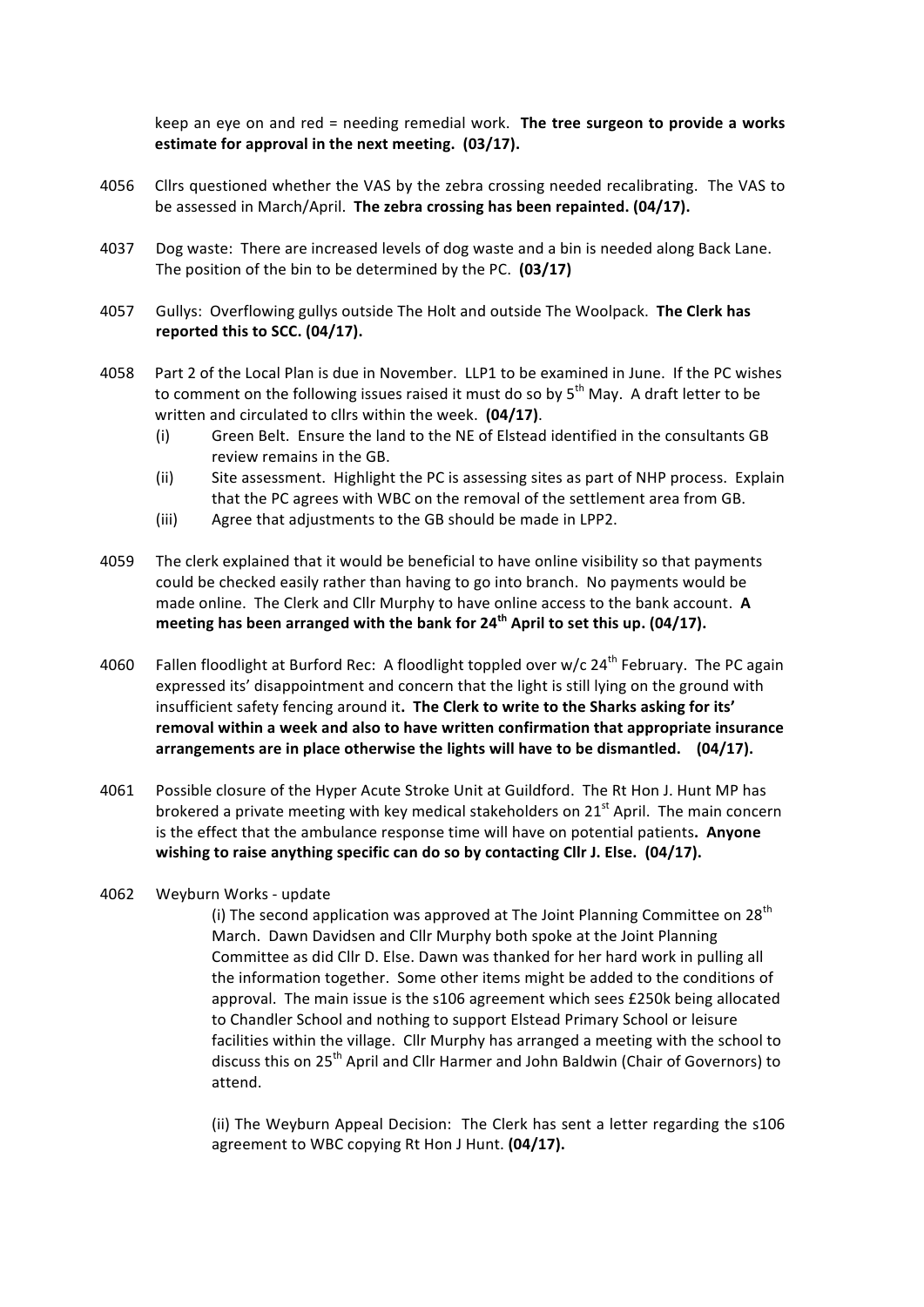(iii) It was suggested that at the next PH PC Meeting there should be a discussion over prioritising PH children over Godalming children for entry to Shackleford School. 

(iv) One of the conditions of approval is the establishment of a liaison group – a group of residents and the developer to work together. A crucial aspect to consider is the creation of the footpath / cycle roué through PC land to connect Weyburn with the village rather than have a footpath along the Shackleford Road which would be dangerous. (04/17).

- 3979 The issue of disabled parking bays near the church was raised by Cllr Harmer. The Clerk to add this to the April agenda. If the PC would like to have disabled parking bays the PC should liaise with David Cole who is responsible for parking. (03/17). Minute to be removed next month as covered in Item 11. (04,17).
- 4041 The problem of parking congestion in Broomfield. A petition is being raised by a resident calling for a layby, similar to that which was installed in Springfield, as a solution. (04/17).

# 6.0 REPORT FOLLOWING THE HUG MEETING HELD 21<sup>st</sup> MARCH 2017

4063 A report summarising the meeting has been circulated. One other item to note is that The DZ carpark will be closed for 3-4 days at the end of May. The conservation group will meet on  $11<sup>th</sup>$  April. There is an issue of increased dog mess that is not being cleared by specifically by runners. (04/17).

# **7.0 REPORT FOLLOWING A MEETING WITH WBC CONSULTANTS HELD 30th MARCH 2017.**

4064 Consultants are investigating what are the main issues felt by PC's with WBC planning department and Cllr Murphy fed back the concerns of Elstead PC. The Thursley Clerk to produce a record of the meeting. Additionally Cllr Jacobs and The Clerk have completed a brief on-line survey that had also been drawn up by the consultants. (04/17).

#### **8.0 NEIGHBOURHOOD PLAN**

- 4065 WBC owned land Cllr Murphy has arranged a meeting with Andrew Smith on 24/4 to establish whether any land could be made available for development. (04/17).
- 4066 The Housing Sub Committee met on 26th March 2017 to assess alternative development sites that had been proposed following the PC Call for Sites Letter. A formal rating process to be undertaken to ensure that the final site recommendations are robust and cannot be challenged. **(04/17).**
- 4067 Meeting with Natural England (NE). The Clerk to arrange this for 5th May. Topics to discuss are understanding the SPA and developments should be done in relation to it. The Hammer Pond Dam also to be discussed. (04/17).
- 4068 Additional Funding of £6,000. The Clerk has successfully completed an Expression of Wish Form which means that the NHP team can apply for additional funding. Cllr Jacobs and The Clerk to complete and submit the application. (04/17).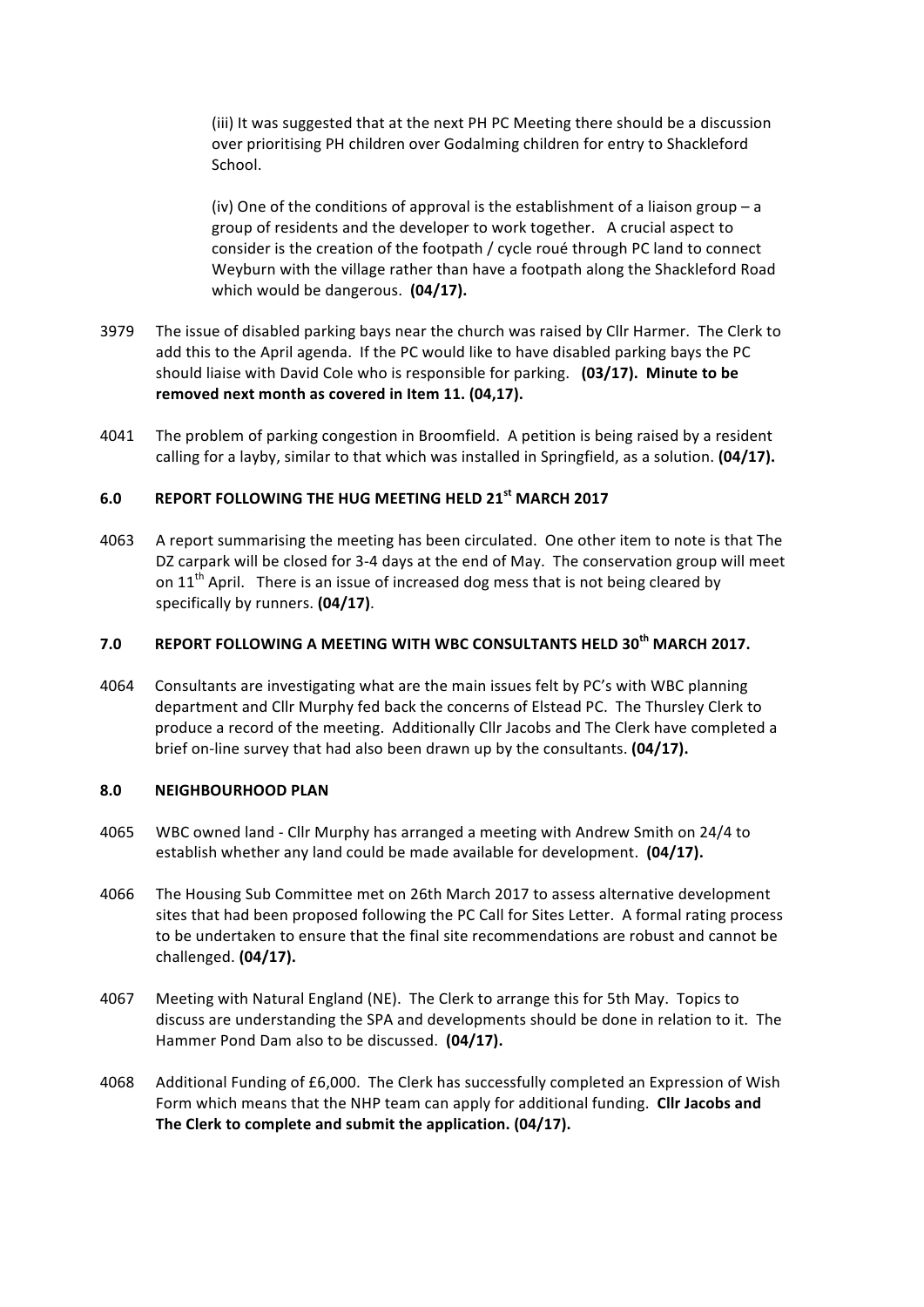- 4010 Angela presented the first draft policies on  $2^{nd}$  March 2017. A follow-up meeting to be held at the beginning of April. It is expected that the plan will be written by early July. The NHP team are working towards holding a public meeting on  $6<sup>th</sup>$  July where the policies will be presented. **(03/17)**
- 3887 A discussion was held regarding how best to obtain the views of the younger members of the parish. One member of the NHP had suggested a Youth Forum but the ease of getting teenagers to attend a meeting at the weekend was questioned. Cllr Rees agreed to write a letter to key individuals who work with teenagers in the village to try to find ways to engage them. (01/17). The Clerk to liaise with the school so that the views of younger children could be obtained. (01/17). The NHP team to also ask pupils at Rodborough School what they would spend money on. (01/17).
- 4035 CIL Monies: Cllr Jacobs to discuss with Dawn Davidsen (who in turn to liaise with Peper Harow) how the monies should be spread across the NHP area.  $(03/17)$
- 4011 Dunsfold the planning application has been called in. If the plans are rejected this could mean that we will need to find more houses. (03/17).

## **9.0 PLAY AREAS SUB COMMITTEE**

- 4012 Site visit completed and initial costs for the rota net, zip wire, log basket swing and large pirate ship total £29,500. However other options are being investigated as it is important to choose items that encompass a large age range and are durable as there is some concern over the durability and longevity of a wooden pirate ship. (03/17).
- 3593 The play area sub-committee have started to research a suitable replacement for the train. **(09/16)**
- 4013 The play area sub-committee have applied to the Billmeir Trust for funding and are awaiting a decision. (03/17).
- 3948 Funding: Application to WBC for £3,000 has been successful. Cllr J. Else to follow up when the monies will be paid. Application to Tesco Bags of life complete and awaiting a decision. **(03/17)**
- 3827 The Clerk / Cllr J. Holroyd to write to Tanshire Park to ask whether they might consider funding the Burford Lodge Rec play equipment improvements. (12/16).

## **10.0 ANNUAL REPORT**

4069 Final updates for the various categories to be forwarded by the end of the month. **(04/17).** 

## **11.0 DISABLED PARKING BAY BY THE CHURCH**

4070 The church has asked whether it is possible to have two disabled parking bays in front of the church. There was discussion over the effect of this on local residents parking however the majority of councillors were in favour of this. The Clerk to contact Cllr Harmer to understand the process for arranging for a disabled bay to be painted. The SCCC representative is David Curl. **(04/17).**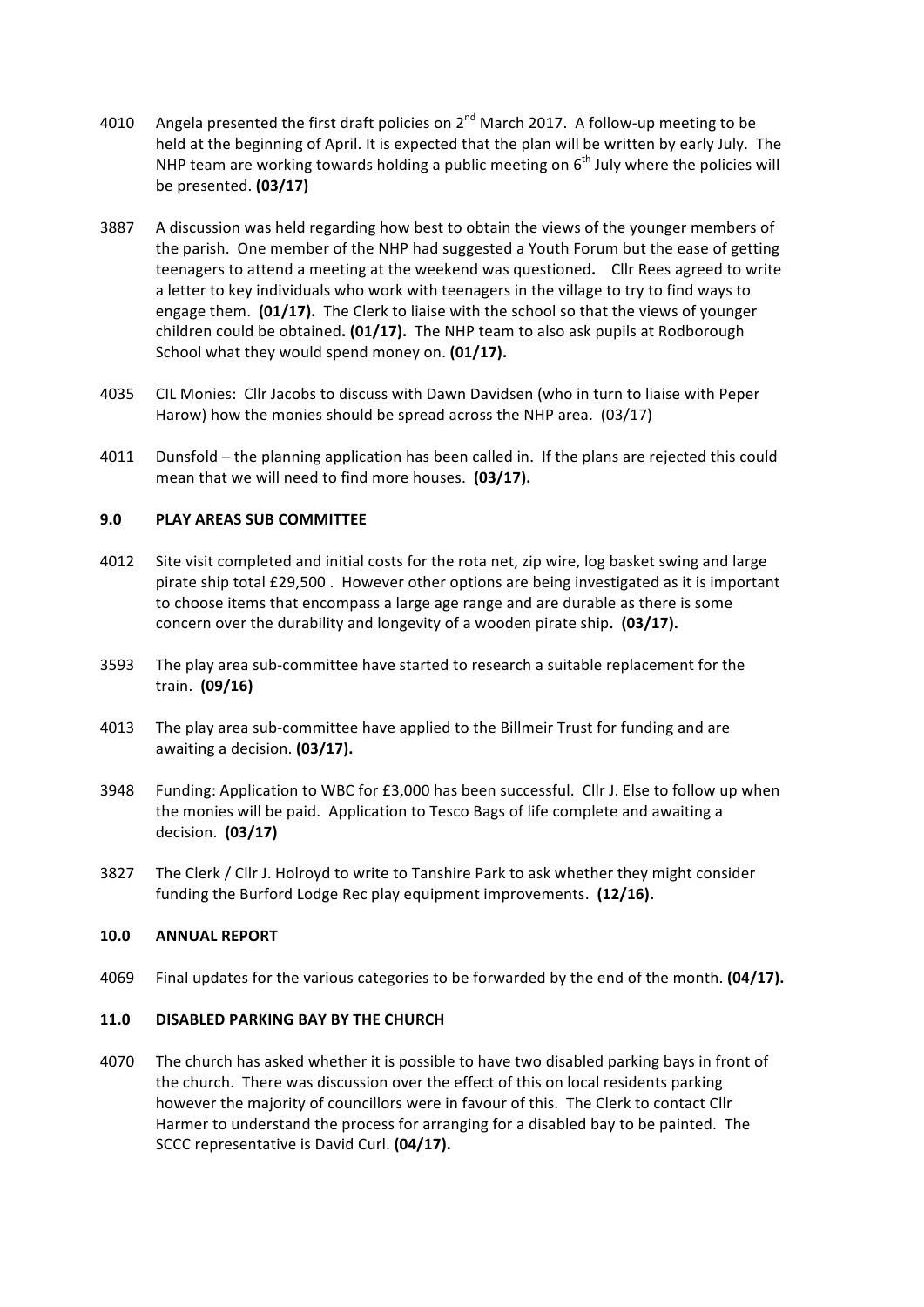#### **12.0 ANNUAL ASEMBLY**

4071 Councillors agreed that the following topics, along with the annual report, would be presented at the Annual Parish Assembly on  $3^{rd}$  May: 1) The Outcome of the Weyburn Works Applications, 2) NHP Update, 3) The Play Areas Update.

#### **13.0 REVIEW OF RENTS**

4072 Cllrs agreed that a rent increase for the tennis courts of 3% in accordance with the terms of their lease should be undertaken this year. The Clerk to advise the tennis club and explain that they should expect a 3% raise, annually, on-going. The Backland lease to be maintained as it is following a formal inspection. The EVAA rent should remain at £200 p.a. and the Pavilion to remain as per the loan repayment. Cllrs agreed unanimously on the above. **(04/17).** 

#### 14.0 **REPORTS AND CORRESPONDENCE**

- 4073 The Clerk wrote to WBC highlighting the fact that rubbish bins were overflowing. WBC confirmed they would liaise with the contractor. (04/17).
- 4074 A request to repair some of The Croft playground fencing was received and The Clerk asked Richard to repair. (04/17). Minute to be removed next month.
- 4075 Details were received regarding the LLP1. Cllrs to write a response to The Inspector. **(04/17).**
- 4076 Confirmation on the Weyburn appeal being allowed was received with the email confirming that the application for costs was refused. (04/17). Minute to be removed **next month.**
- 4077 Cllr Harmer responded to The Clerk question regarding whether any residents would be able to benefit from a basic broadband subsidy scheme. The Clerk to follow up. (04/17). **Minute to be removed next month.**
- 4078 Confirmation was received from The Churt Clerk advising that the Highways and Localism works have been completed as per our wishes. (04/17). Minute to be removed next **month.**
- 4079 Information was received regarding a new tv show called Britain's Best Village. The Clerk to forward a completed application for Elstead. (04/17). Minute to be removed next **month.**
- 4080 A policing update was received from Inspector Bridge and circulated to cllrs. (04/17). **Minute to be removed next month.**
- 4081 An email was received from Ransford Consultants who have been employed by WBC to conduct a review of their planning department. Cllr Jacobs and The clerk completed the mini survey. (04/17). Minute to be removed next month.
- 4082 An email was received from UK Power Networks introducing their quarterly magazine. (04/17). Minute to be removed next month.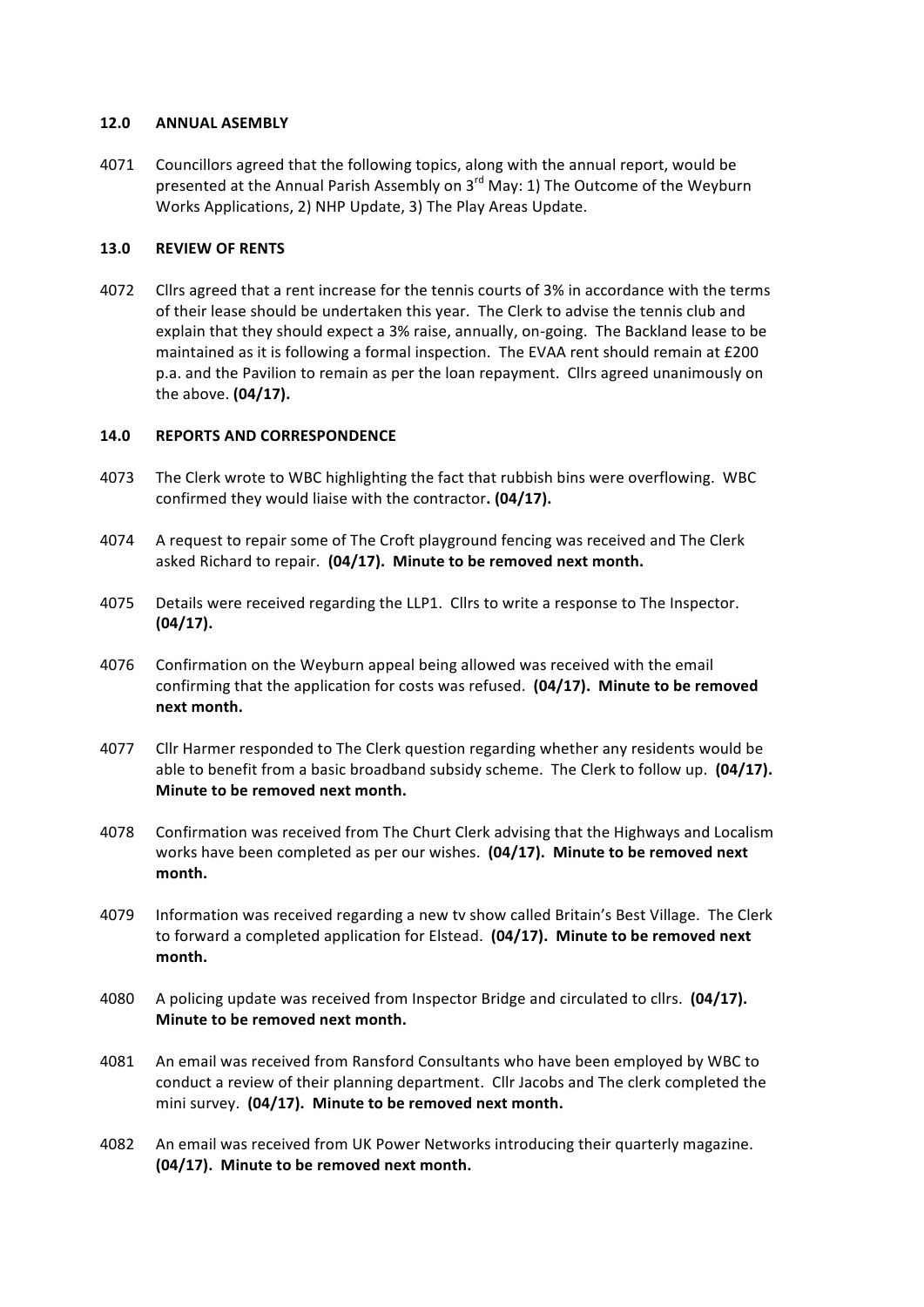- 4083 Information was received on a Health and Safety Training event to be held on  $4^{\text{th}}$  May / 15<sup>th</sup> June. (04/17). Minute to be removed next month.
- 4084 Information was received on a First Aid event to be held on  $5<sup>th</sup>$  September / 1st November. The course will be run by St John's Ambulance. (04/17). Minute to be removed next month.
- 4085 An email with a draft programme for The Clerks Technical Networking Day was received. The event is to be held on 2<sup>nd</sup> November. (04/17). Minute to be removed next month.
- 4086 An invitation was received to attend the Memorials Workshop to be held on 16<sup>th</sup> May in Guildford. (04/17). Minute to be removed next month.
- 4087 An invitation was received to attend the Smart to Future conference to be held on 17-18<sup>th</sup> May in London. (04/17). Minute to be removed next month.
- 4088 An email detailing the best places to live in the UK was received from RSN with Waverley coming  $14^{th}$ . (04/17). Minute to be removed next month.
- 4089 A press release was received from WBC regarding the referendum on the Farnham NHP which will be held on  $4<sup>th</sup>$  May 2017 (04/17). Minute to be removed next month.
- 4090 A press release was received from WBC regarding the date for the Local Plan Examination which will be held on  $27<sup>th</sup>$  June 2017. (04/17). Minute to be removed next month.
- 4091 An update from In the Know Surrey and Sussex Police was received asking for rural volunteers. (04/17). Minute to be removed next month.
- 4092 A press release was received from WBC highlighting their investment in The Enterprise centre, Coxbridge Business Park. (04/17). Minute to be removed next month.
- 4093 A press release was received from WBC highlighting the need to recycle more to power our homes. (04/17). Minute to be removed next month.
- 4094 A press release was received from WBC highlighting their free Easter Family Adventures. (04/17). Minute to be removed next month.
- 4095 RSN, issue 10<sup>th</sup> April, focused on fly tipping . (04/17). Minute to be removed next **month.**
- 4096 RSN, issue March, focused on rural transport. (04/17). Minute to be removed next **month.**
- 4097 NALC issued 5 updated legal topic notes and SALC one updated legal note. Minute to be removed next month.

#### **15.0 BUDGET REVIEW 2016-17 YTD**

4098 The accounts are looking very healthy. There is currently a predicted underspend of £16,000 versus forecast. This is in part due to £5k forecast for special projects not being